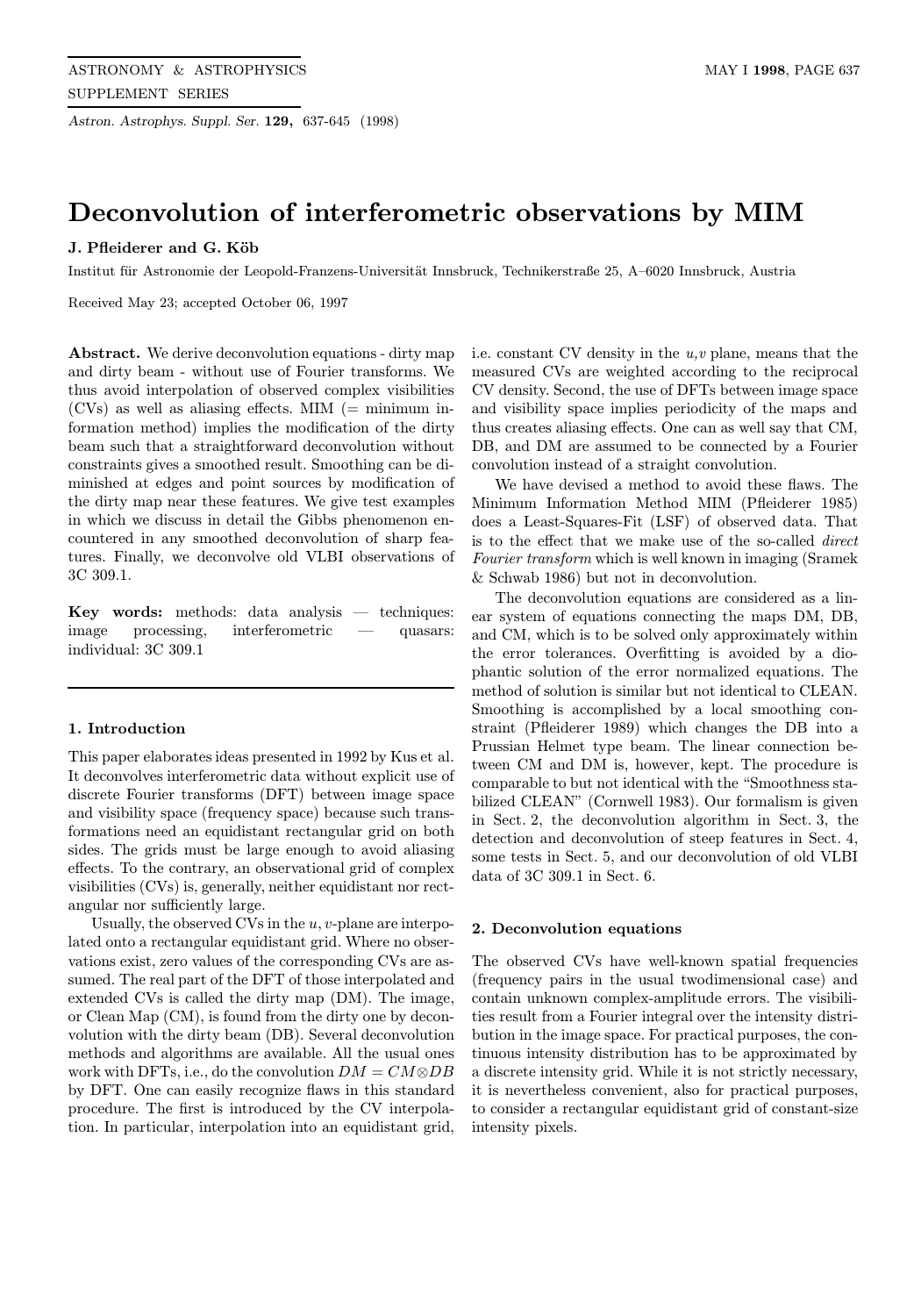Thus, we start with such grid and intensities  $z_{il}$  at grid positions  $x_{jl} = \{x_j = j\Delta x \text{ and } y_l = l\Delta y\}$ . Given an observed frequency pair  $(u_k, v_k)$ , the observed CV (complex amplitude  $A_k$ ) is given by

$$
(A_k - \epsilon_k) f_k = S_{k,jl} \sum_j \sum_l z_{jl} e^{-2\pi i (u_k x_j + v_k y_l)}
$$
(1)

where  $f_k$  is a - generally known - telescope-dependent sensitivity factor which we shall put, for convenience, as equal to 1.  $\epsilon_k$  is a complex error. The  $z_{il}$  are the unknowns to be found from the observations. Thus, we call the righthand side of Eq. (1) the *visibility model*  $\{M_k\}, k = 1, K$ .

Another sensitivity factor  $S_{k,jl}$  is included to take into account the influence of the intensity distribution within the pixel  $il$  on the observations. It is not known observationally but some assumption has to be made, at least implicitly. For a model, it is useful to assume the same distribution in all pixels: then  $S$  depends only on frequency,  $S = S_k$ . For example,  $S_k = 1$  if the intensities were concentrated in the mid-pixel positions  $\{x_i, y_i\}.$ If, instead, one fourth of the intensity is put into each of the four pixel corners  $x_j \pm \Delta x/2$ ,  $y_l \pm \Delta y/2$  then  $S_k = \cos(\pi u_k \Delta x) \cos(\pi v_k \Delta y)$ . A non-symmetric intensity distribution within the pixel would give rise to a complex  $S_k$ . If each pixel has constant surface brightness  $\beta_{il} = z_{il}/\Delta x \Delta y$  then

$$
S_k = \text{sinc}(u_k \Delta x) \text{sinc}(v_k \Delta y) \tag{2}
$$

which is what we adopt in the following. The reason is that the influence of the pixel size chosen on the deconvolution result is diminished. In any case,  $S_k$  is near unity for small frequencies and/or small pixel size because, then, the exponential factor varies little within each pixel.

Note that each CV is a member of a DFT of the image  $\{z\}$  but, unless the frequency pairs are given on a rectangular grid, each CV is a member of a different DFT. Interchanging the role of the two telescopes giving rise to a certain CV changes the sign of the frequencies. Both CVs are, of course, equivalent, and either may be used. Thus,  $A_{-k} = A_k^*$  and  $\epsilon_{-k} = \epsilon_k^*$ .

The CVs being a linear superposition of (weighted) intensities (which are the unknowns), an LSF is apt. The LSF weights  $w_k = 1/\sigma_k^2$  can be understood in the sense that one expects to reproduce the corresponding term within an error that can be considered as a member of an (approximately) Gaussian distribution with variance  $\sigma_k^2$ . In principle, one can choose the  $\sigma$  freely, e.g. according to natural weighting, or to uniform weighting. It would, however, not be useful to choose them smaller than the actual measuring errors. In other words, the choice should be  $\sigma_k^2 \geq E(\epsilon_k \epsilon_k^*)$  where of course the quadratic error expectation E is no more known than the actual error  $\epsilon_k$  but can often be reasonably estimated. In MIM, the equations are normalized to a *unit error expectation*  $(0, 1)$ , that is, zero average and unit variance. Also, the intensity units

can be normalized to multiples of the point source detection limit

$$
z_0 = \frac{1}{\sqrt{\sum_k \frac{1}{\sigma_k^2} S_k^2}}.\tag{3}
$$

We keep the errors formally in the equations and minimize the absolute value of model minus observed CVs,

$$
\sum_{k} \frac{1}{\sigma_k^2} \left( M_k + \epsilon_k - A_k \right) \left( M_{-k} + \epsilon_{-k} - A_{-k} \right) = \min. \tag{4}
$$

The result of differentiation in respect to  $z_{nm}$  is

$$
\sum_{j} \sum_{l} z_{jl}^{*} a_{j-n,l-m} - b_{nm} =: r_{nm}
$$
 (5)

with 
$$
z^* = z/z_0
$$

$$
a_{j-n,l-m} =
$$
  
=  $z_0^2 \sum_k \frac{1}{\sigma_k^2} S_k^2 \cos[2\pi(u_k(x_j - x_n) + v_k(y_l - y_m))]$  (6)

$$
a_{0,0} = 1
$$
 and  $|a_{i,k}| < 1$   $[i \neq 0 \text{ or } k \neq 0]$  (7)

$$
b_{nm} = z_0 \sum_{k} \frac{1}{\sigma_k^2} S_k \Re(A_k e^{2\pi i (u_k x_n + v_k y_m))}.
$$
 (8)

The system is to be solved in the sense that the residuals  $\{r_{nm}\}\$ fit approximately into a  $(0, 1)$  distribution. The double sum is, apparently, a discrete convolution (DC) of the intensity map  $z^*$  with a dirty beam a, i.e., we have a straight deconvolution problem, not a Fourier deconvolution problem.

It is convenient to put  $\sigma_k = \sigma = \text{const.}$  Then  $z_0 =$  $\sigma/\sqrt{\sum_k S_k^2}$ . Each term of the dirty map b is the real part of one (weighted) term of a DFT of the CVs. But the DM as a whole is the real part of such DFT only if the CVs are given on a rectangular frequency grid (and complemented by zeros where missing). The same holds for the DB. In this case, a and b would, except for the weighting, just be the DB and DM of the usual procedure. Of course, the pixels of the image z would have to be defined on a corresponding rectangular grid; in particular, the pixel number has to equal the number of (complemented) CVs, and each Fourier term has to have equal weight. To the contrary, our DM and DB, i.e.,  $b$  and  $a$ , can be considered as a (weighted) direct Fourier transform (see Sramek & Schwab 1986) of the CVs and the corresponding unit numbers using both signs of the frequencies. Note that, inspite of its name, this transformation is not a Fourier transform in the usual sense. Unless certain conditions are met, not even a unique back transformation is possible.

We can thus freely choose a common pixel size for CM, DM, and DB, as well as the number of pixels. Of course, a reasonable pixel size is approximately given by the special problem under consideration. The central beam should not be undersampled while there is little advantage in oversampling it.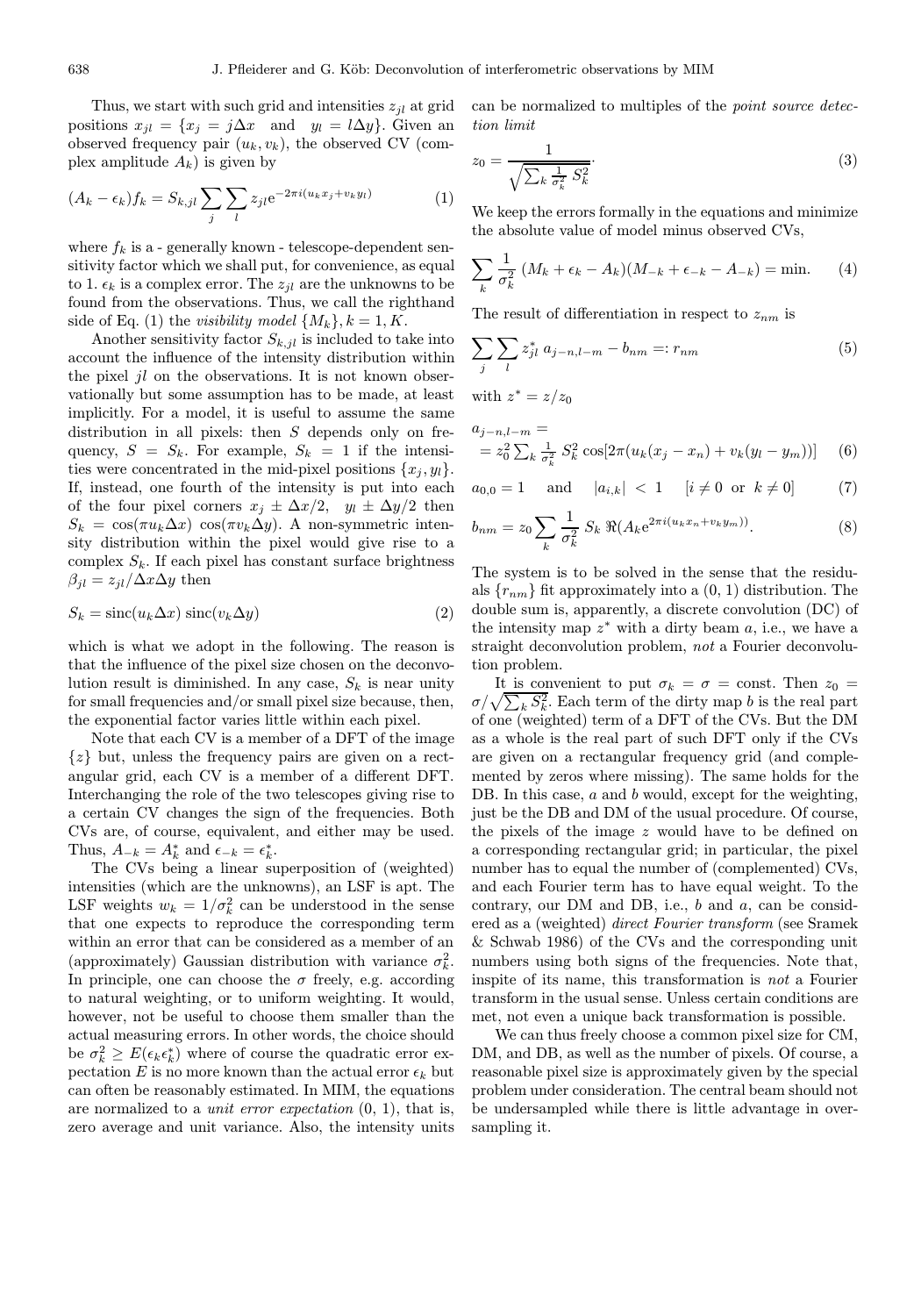The size of the image need not be larger than what is needed to contain all expected intensity. The DB should be large enough to allow a full convolution with the CM in the range of the DM. It should be noted that none of the 3 maps is periodic or assumed to be so. Even if the CVs were given on an rectangular grid, there would be no periodicity.

The overall goodness of the fit can be checked by the sum of the squared residual visibilities. We find

$$
R: = \sum_{k} \frac{1}{\sigma_k^2} (A_k - M_k)(A_{-k} - M_{-k}) =
$$
  
= 
$$
\sum_{k} \frac{1}{\sigma_k^2} A_k A_{-k} - \sum_{i} \sum_{j} z_{ij}^* (b_{ij} - r_{ij})
$$
 (9)

### 3. Method of solution

We consider Eq.  $(5)$  as a linear system of equations which is to be solved not exactly but only within the  $(0, 1)$  error distributions. The justification for doing so within an LSF is that we do not aim at minimizing the residuals, that is, the remaining error, but rather aim at minimizing the deviations from a model that leaves a set of expected residuals. Also, an exact LSF would ask for less variables than data, i.e., for a sufficiently small image.

Of course, there are many solutions within the error expectance, and this is where constraints come in. The first one is (in case of intensities) non-negativeness (which we take into account during the solving algorithm), the second, more important one is smoothness of the image.

Most smoothing constraints, as maximum entropy or minimum second derivative, are global in the sense that smoothing at one place may affect the solution at other places. Suppression of higher spatial frequencies is also of this kind. Our constraint is local. It is derived from the concept of structural information (Pfleiderer 1989) which is minimized. Here, we only need mention that it is built from squared intensity differences. Its derivative which is used in the minimization process is thus linear in the intensities. Added as a Lagrange condition to the system of Eq. (4), it produces again a linear system with modified coefficients. Instead of solving Eq. (5) under a constraint, i.e., deconvolving the DM with the true DB (the a in Eq. (5)) but allowing for the constraint, we deconvolve the DM without constraint but with a modified DB.

The modification consists of adding a "smoothing beam" s to the coefficients,  $\tilde{a}_{ij} = a_{ij} + \lambda s_{ij}$  where  $\lambda$  is a Lagrange parameter which is not fixed by theory but can be freely chosen. The larger  $\lambda$ , the more smoothing occurs. The choice  $\lambda = 1$  is generally a good one. The function s is zero outside the main beam (to the effect that we do not smooth over a larger area), is negative inside the main beam with increasing values towards the center and the sum equalling  $-1$ , and is positive  $= +1$ in the center of the main beam ( $\Sigma s = 0$ ). That is,  $a_{00}$  is replaced by  $\tilde{a}_{00} = 1 + \lambda$ , surrounded by  $\tilde{a} < a$ . Thus  $\tilde{a}_{00}$  protrudes from the surrounding beam. This spike gave rise to the name Prussian Helmet type beam.

The smoothing action works as follows: If a point source is somewhere introduced, i.e., the beam is subtracted from the dirty map, then the remaining residuals are too small in the center, and too large in the surroundings. That is, further intensity has to be put into the surrounding area in order to achieve an overall fit.

The exact definition of  $s$  is not very critical. The theory leaves it open. The more the negative s is concentrated towards the center, the smaller is the region over which smoothing takes place. The whole procedure has been described in some detail by Pfleiderer (1985, 1988).

Cornwell (1983) used a similar approach in his socalled Smoothness- Stabilized CLEAN. He minimized the sum of squared intensities which is equivalent to putting  $s_{00} = 1$  and  $s = 0$  everywhere else (i.e.,  $\Sigma s \neq 0$ ). He was probably the first to use a Prussian Helmet beam.

The normalization of Eq. (5) with expected residuals within a  $(0, 1)$  error distribution, together with  $|a| \leq$ 1, has the advantage that it suffices to determine the  $z^*$ to within about  $\pm 1$ . That is, it suffices to determine a diophantic solution. Thus, overfitting below the expected noise level is avoided.

We find the solution by a method comparable to the iterative CLEAN where the maximum of the DM is found and a point source is subtracted from it, the intensity of which is determined by the gain factor. The simplest way to solve our system is: Find the maximum of the DM, subtract the beam  $\tilde{a}$  corresponding to a point source of intensity  $1$  (i.e., intensity  $=$  point source detection limit  $z_0$ ), and iterate. Subtract a point source of intensity  $-1$ if the minimum of the DM is sufficiently negative, and if the resulting intensity at this point stays non-negative. We have used (with slight modifications) this rather primitive algorithm because a better method to solve a linear system of equations under the constraints that the solution be diophantic and non-negative is not known to us. Of course, the final smoothing of CLEAN over the main beam is not necessary in our case.

#### 4. Edge detection

All smoothing deconvolutions show Gibbs phenomena ("ringing") near steep slopes, as point sources or edges, which are smeared out over the smoothing area. The data are not fitted well near such places. E.g., a smoothed point source has too little intensity in the center, and too much around. This overshooting of intensity in the vicinity of the point source is compensated by undershooting farther out, and this again by overshooting still farther out, etc.

In order to reduce such ringing, it is necessary to deconvolve the corresponding steep features with reduced smoothing. One possibility is Two Channel Restoration (Gratl 1998) in which steep features, especially point sources, are recognized and their convolution with the DB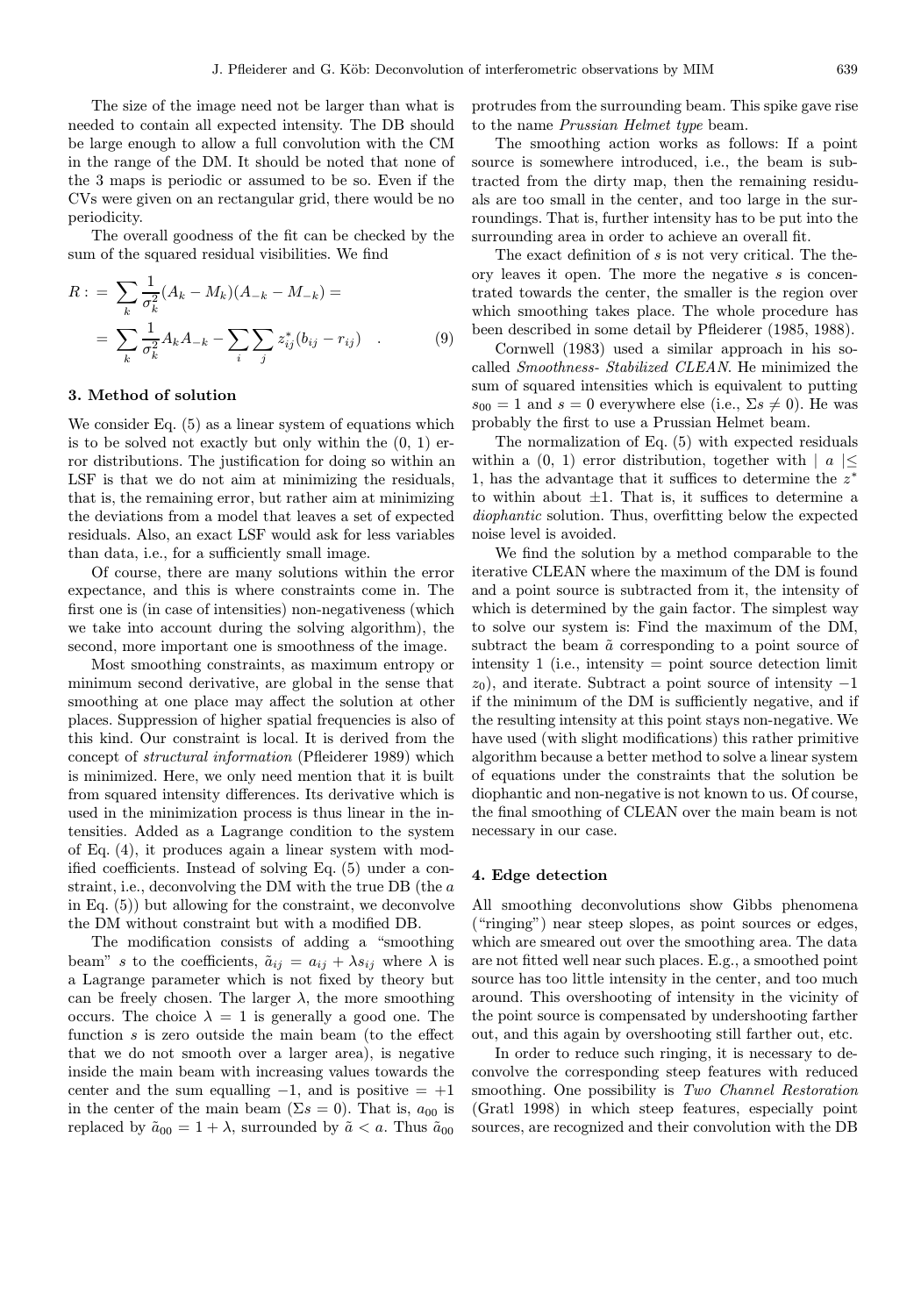subtracted from the DM, followed by the deconvolution proper which can include smoothing because the steep features have been removed. The method permits subpixel accuracy and can be used with any deconvolution method.

MIM offers another possibility because it uses two different beams, a and s. Smoothing can be switched off locally by putting  $\lambda = 0$  locally (Pfleiderer 1985). We at present prefer to change the DM such that the code will consider edges and point sources formally as being smooth. Subpixel accuracy is not possible.

The dirty map DM (errors neglected) is a convolution of the unknown true map  $TM$  with the dirty beam  $a$ ,

$$
a \otimes TM = DM \tag{10}
$$

which is equivalent to

$$
(a + \lambda s) \otimes TM = DM + \lambda s \otimes TM. \tag{11}
$$

By adding the true map convolved with the smoothing beam to the dirty map, one can deconvolve with the smoothness-modified beam  $a + \lambda s$  and still recover the edges. It follows from  $\Sigma s = 0$  that  $s \otimes TM$  is large only near edges.

On the other hand, the clean map CM of the smoothed deconvolution obeys

$$
(a + \lambda s) \otimes CM = DM - r \tag{12}
$$

where r is the residual map. Subtraction from Eq.  $(10)$ gives

$$
a \otimes (TM - CM) = r + \lambda s \otimes CM \tag{13}
$$

where  $TM - CM$  also is large only near edges. The right side being known, we can use Eq. (13) - not to properly solve it; it is too ill-conditioned - but to estimate the maxima of  $TM - CM$  and thus  $TM$ , or the edge height, near the edges. The corresponding estimate of  $\lambda s \otimes TM$ , calculated only near suspected edges, is added to r, and the deconvolution with the modified beam  $a + \lambda s$  is continued.

If the solution is known, as in the test examples of the next section, a perfect compensation is possible. We have done this in Figs. 3a and 3e for the square in order to show the Gibbs ringing of the point sources more clearly. The changes need not be large. For instance, the data of the DM (Fig. 1e) have to be changed only near the edges of Fig. 1a but nowhere by more than 0.3% (Fig. 1f). Note that these changes of the DM are enlarged, in Fig. 1f, by a factor 100.

In practice, one does not know the edges or point sources and can, thus, only estimate positions and heights of these from preliminary results of a smoothed deconvolution. The criterion for successful steepening is the decrease of the Gibbs phenomenon. We compensate for point sources interactively (example: the point source in Sect. 6). Edges are more difficult. We do not yet have a reliable code that finds all edges correctly and does not invent spurious edges. In simple cases, as the square of Sect. 5, our automatic code works sufficiently well (example: Fig. 2e).

## 5. Tests

We demonstrate the deconvolution capabilities of MIM as well as the Gibbs phenomena by a test square of  $40 \times 40$ pixels, with constant intensity inside and zero outside (frame size  $128 \times 128$  pixels). The dirty map was constructed by convolving this model with a given VLBI beam (taken from the data described in sec.6). The size of the main beam and, thus, of the smoothing beam is  $9 \times 9$  pixels (Fig. 1d). The input data are given in Figs. 1a-f. Note that the maximum height of the DM is more than 300 times the height of what a single point source in Fig. 1a would give. That is, in the center of the DM, only about 0.3% of the intensity come from emission at that point (Fig. 1f).

Results are given in Fig. 2. The left sides show the inner  $40\times40$  pixels. The right sides give intensity histograms of the whole map in units of % of the expected result within the square. The correct result would be  $1600\times 100\%$  and  $14784\times 0\%$ . With full smoothing (Fig. 2a), the resulting Gibbs phenomenon parallel to the edges amounts to less than  $\pm 15\%$  in this particular case (width of the right spike in Fig. 2b). These high intensities cover the inner  $38 \times 38$  pixels of the map (no intensity below 84%). The other spikes in Fig. 2b at 65% (the edge line of 156 pixels at the inner side of the circumference of the square which should have 100% in a perfect deconvolution) and at 30% (the adjacent outer line of 164 pixels which should be empty in a perfect deconvolution) stem from the smoothing of the edges. The rest of the frame (14620 pixels) is essentially empty and contains less than 0.3% of the total intensity.

Comparison with the Richardson-Lucy method (RL; Lucy 1974; Hook & Lucy 1992) as contained in the Nov94 version of MIDAS: RL needs a non-negative beam. We constructed it by setting negative values of the beam (Fig. 1c) to zero, and used a correspondingly changed DM. Also, due to the true Fourier transforms used, RL needs a rather large DM (we used  $512 \times 512$  pixels) in order to avoid aliasing. In other words, the deconvolved map must be large enough to be essentially empty. Then the result (Figs. 2c,d) is similar to our fully smoothed result.

That the Gibbs phenomenon can be reduced by automatic edge detection and corresponding correction of the dirty map is shown in Figs. 2e+f. As already mentioned, our detection code is, at present, not reliable enough to report on further details.

Another test was to put, in the center of Fig. 1a, a point source of height 30000 on top of the square with height 300. That is, the point source has an intensity of 1/16 of the total intensity of the square. Figure 3 gives some MIM results. The circular Gibbs phenomenon due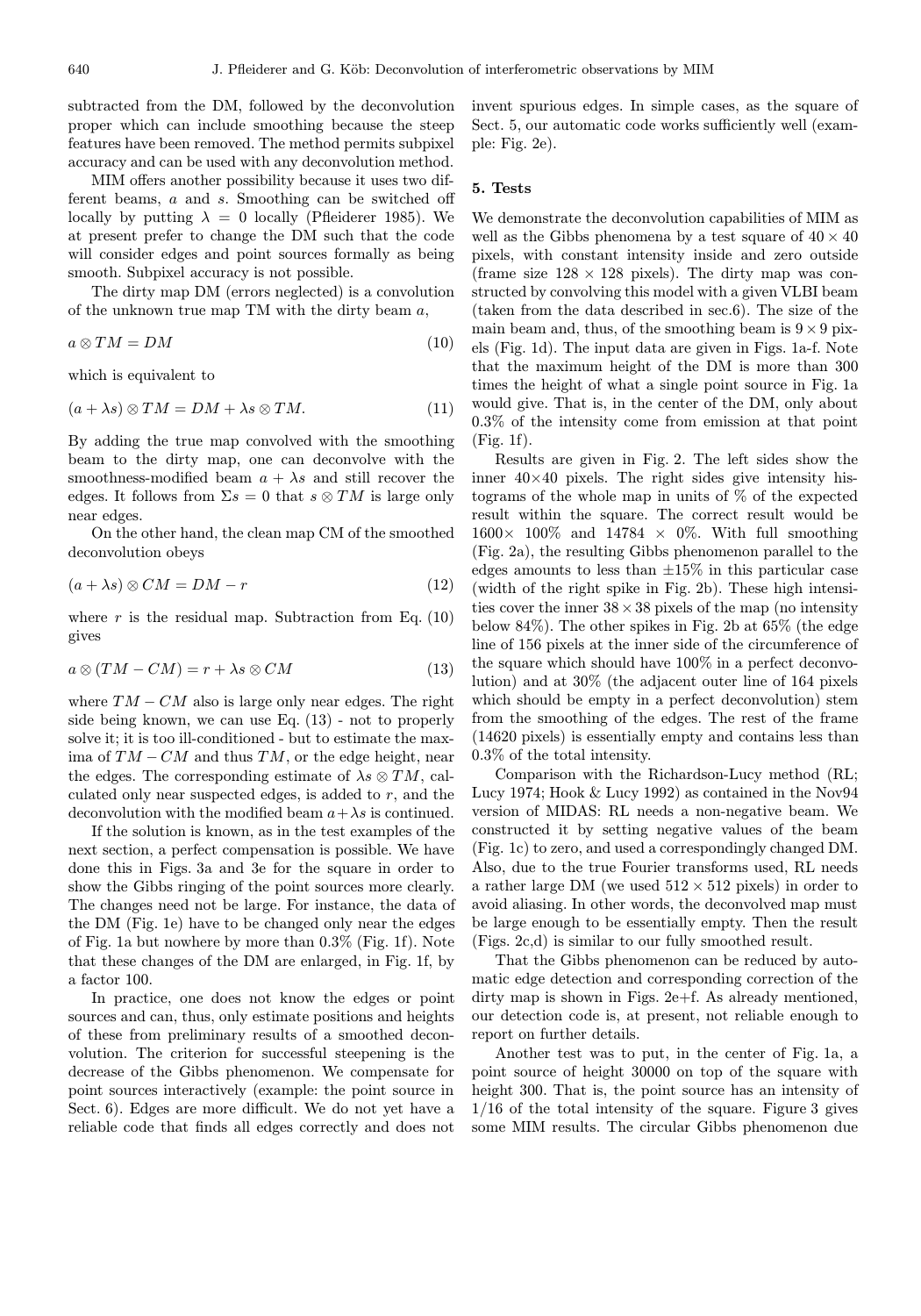

Fig. 1. (a,b): top; e,f) bottom): Deconvolution of a square  $(40 \times 40 \text{ pixels in a } 128 \times 128 \text{ frame})$ . a) The model. b) uv coverage of the beam. c) Dirty beam (4 times larger:  $512 \times 512$  pixels). d) Central cross section through beam. e) Dirty map (128×  $128$ ) = model a) convolved with DB c). f) Central cross section through DM e). Also, central cross section through model a), enlarged by a factor of 100 and shifted by 50 units. Finally, cross section through edge correction for DM, again multiplied by a factor 100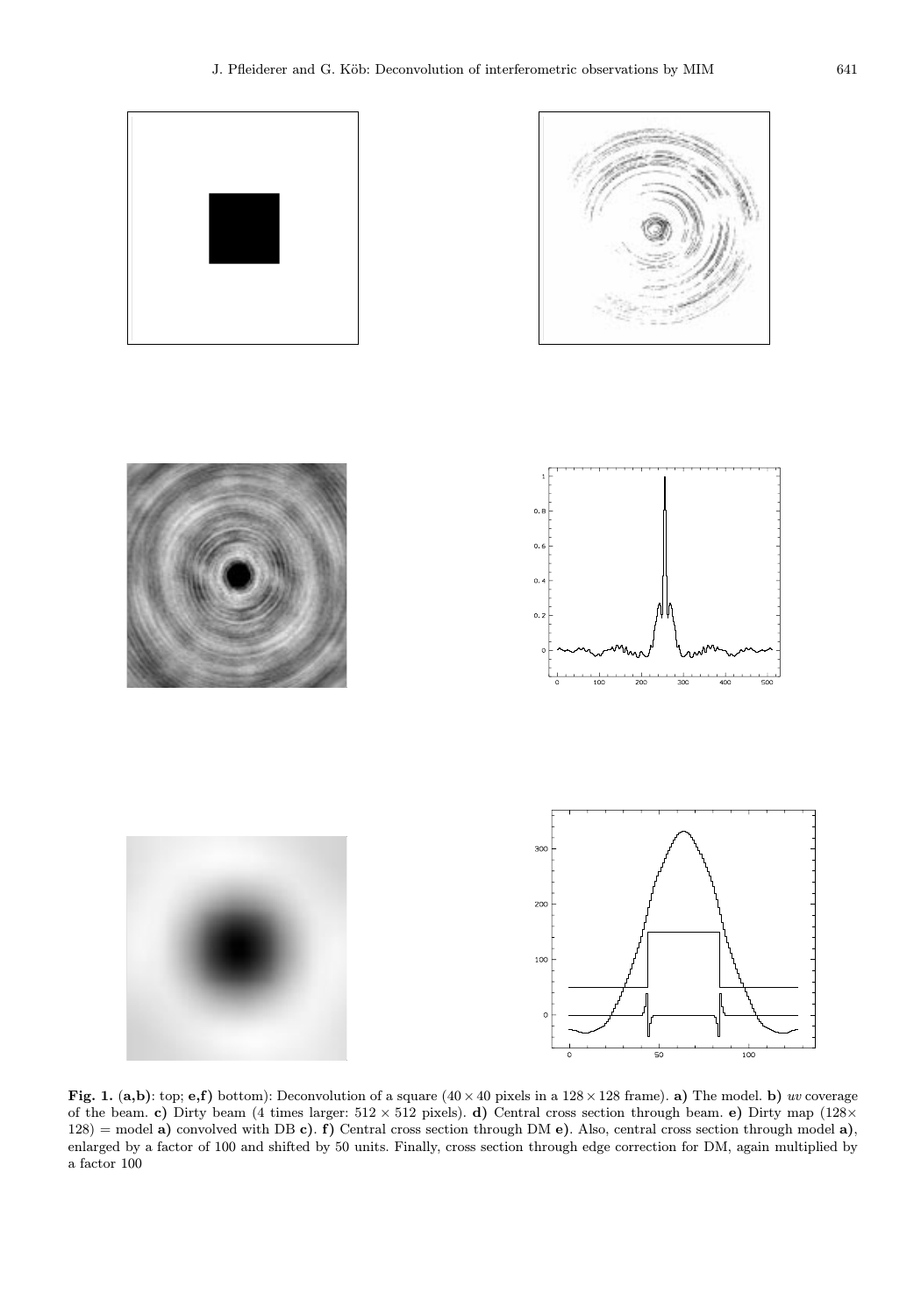

Fig. 2. Results of deconvolution of the square (inner parts of maps,  $40 \times 40$  pixels), and intensity histograms in units of percent of correct result in square. The correct result would be a flat square without modulation, and, in the histograms, 1600 times 100% and 0% for all the rest of the pixels). a,b) MIM. c,d) Richardson-Lucy 50 iterations (with slightly changed DM and DB). e,f): MIM with automatic edge correction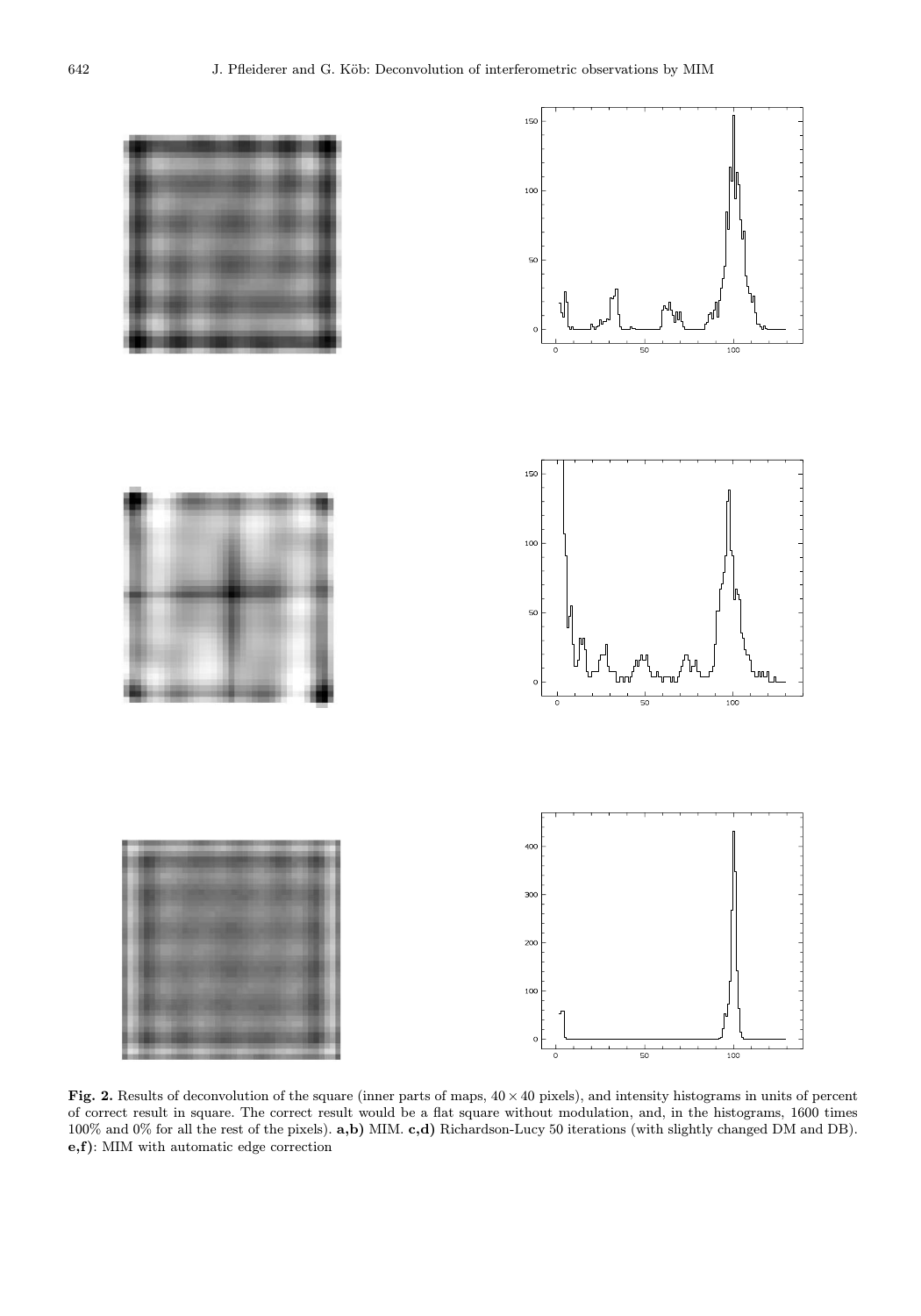

Fig. 3. Point source results: Inner parts  $(40 \times 40 \text{ pixels})$  and central cross sections of deconvolved maps. a,b) Point source (intensity 30 000) on top of extended emission (intensity 300). Gibbs correction for the square, i.e., the remaining Gibbs phenomenon is due to the point source only. c,d) Same point source without underlying square (isolated point source). The Gibbs phenomenon has completely vanished. The reason is the non-negativity constraint in the deconvolution which effectively suppresses the first negative ring and, thus, all outer positive rings. Also, the width is definitely narrower than in a). e,f) Point source (intensity 300) on top of square (intensity 300). "Correct" Gibbs correction but, for the point source, at a position that is shifted by 1 pixel from the correct one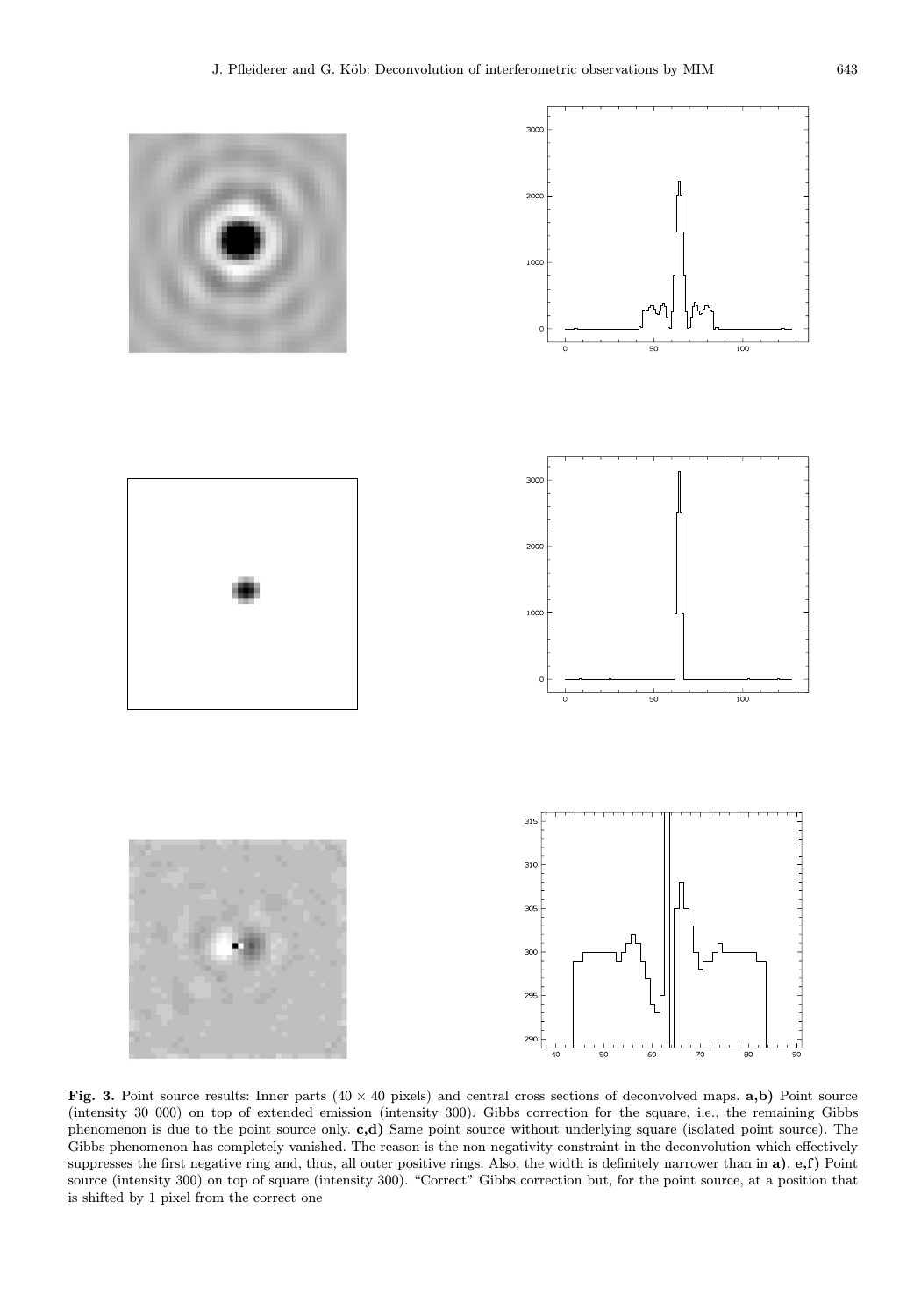





Fig. 4. Results on 3C 309.1. a) DM. b) Difference image of central source and jet (MIM minus CLEAN - see text). The image is enlarged, as compared to c) and d), by a factor of 3.2. The dark regions (MIM is brighter) are surrounded by brighter rims (here CLEAN is brighter), indicating the better resolution of MIM. c) MIM, 0.2 mas pixel size (map is  $316 \times 206$  pixels). North is top, east is left. d) Contour plot of same (levels  $2.5e - 4 + 2.5e - 3 \times n$ ,  $n = 0, 1, ...$ , in units of the central point source)

to the point source is quite drastic. The first negative ring reaches zero intensity. Such Gibbs phenomena are strongly suppressed (Figs. 3c,d) for a point source that is isolated rather than situated on top of an extended source if, as in most deconvolution routines, the result  $(=$  intensities) is forced to be non-negative. Also, the point source appears much narrower in Fig. 3d than in Fig. 3b.

Interesting is the superposition of a positive and a negative Gibbs phenomenon if the assumed position of the point source where smoothing is suppressed is chosen wrong by one pixel (Figs. 3e,3f).

#### 6. Example: 3C 309.1

Dr. A. Kus of Toruń kindly supplied us with VLBI visibilities of 3C 309.1. The observations were done on 08/06/1986 at 5 GHz, involving the 12 telescopes Onsala, Medicina, Effelsberg, WSRT, Jodrell Bank, Haystack,